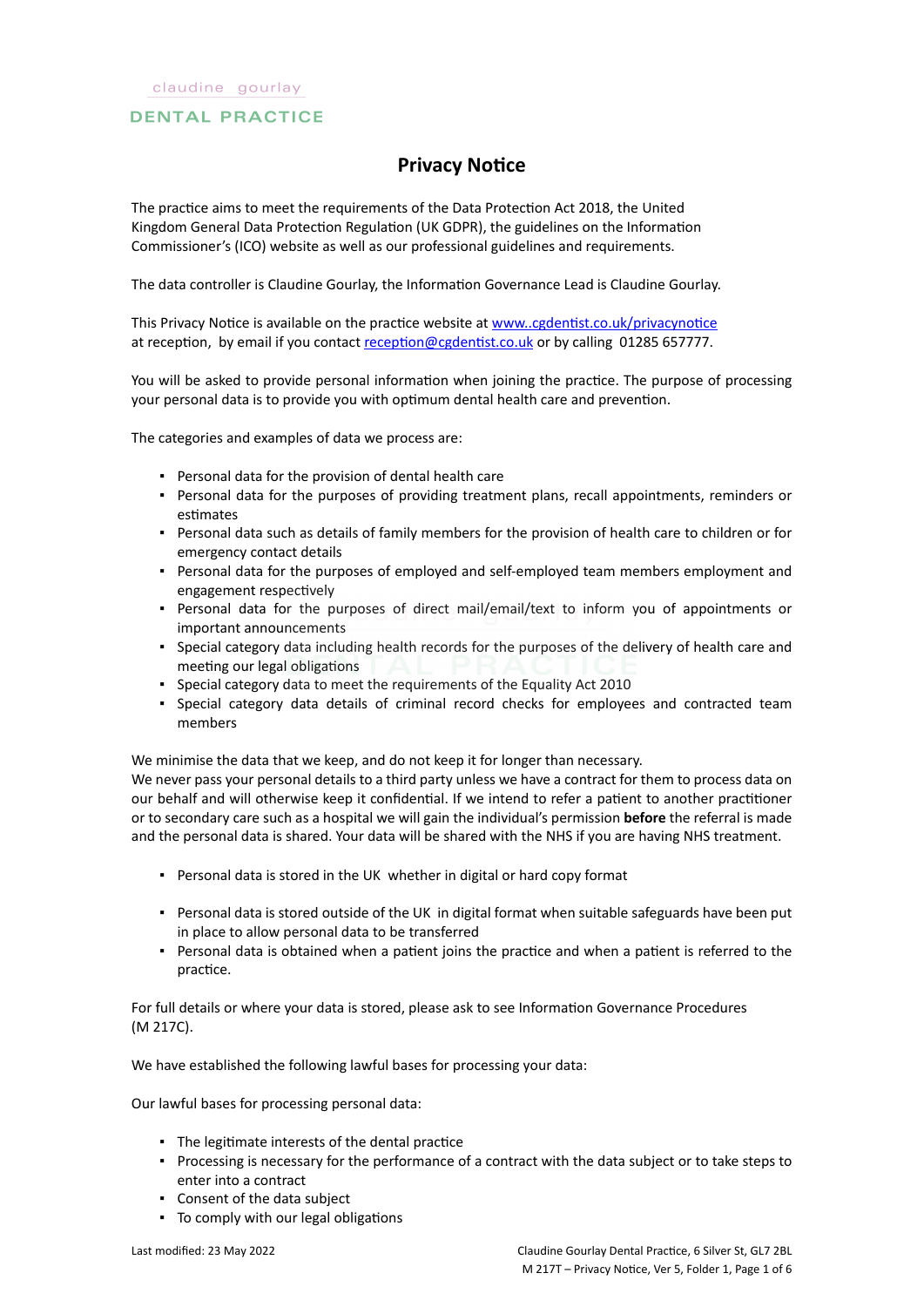# **DENTAL PRACTICE**

Our lawful bases for processing special category data:

- Processing is necessary for health care purposes
- Processing necessary for identifying or keeping under review the existence or absence of equality of opportunity or treatment between groups of people with the view to enabling such equality to be promoted or maintained
- We obtain consent of the data subject to process criminal record checks

The reasons we process the data include:

- To maintain your contemporaneous clinical records
- To provide you with dental treatment, prevention and oral health advice
- To carry out financial transactions with you
- To send your personal data to the General Dental Council or other authority as required by law
- To communicate with you as and when required including appointment reminders, treatment plans, estimates and other communications about your treatment or the practice
- To communicate with your next of kin in an emergency
- If a parent or carer to communicate with you about the person you parent or care for
- To refer you to other dentists or doctors and health professionals as required
- To obtain criminal record disclosures for team members
- For debt recovery
- To continually improve the care and service you receive from us

The personal data we process includes:

Your name, address, gender, date of birth, medical history, dental history, family medical history, family contact details, marital status, financial details for processing payment, your doctor's details and details of treatment at the practice. We may process more sensitive special category data including ethnicity, race, religion, or sexual orientation so that we can meet our obligations under the Equality Act 2010, or for example to modify treatment to suit your religion.

The retention period for special data in patient records is a minimum of 10 years and may be longer for complex records or to meet our legal requirements. The retention period for staff records is 6 years. The retention periods for other personal data is 2 years after it was last processed. Details of retention periods are available in the Record Retention (M 215) procedure available from the practice.

We obtain your personal details when you join the practice, when you complete a registration or medical history form and when another practitioner refers you for treatment at our practice. Occasionally patients are referred to us from other official sources such as NHS clinics or hospitals.

You have the following personal data rights:

- The right to be informed about the collection and use of your personal data
- The right of access to have a copy of the data we hold about you. Generally, we will not charge for this service
- The right to rectification to correct the data we have if it is inaccurate or incomplete
- The right to deletion of your personal data (clinical records must be retained for a certain time period)
- The right to restrict processing of your personal data
- **·** The right to data portability to have your data transferred to someone else
- The right to object to the processing of your personal data.
- Rights in relation to automated decision making and profiling

Further details of these rights can be seen in our Information Governance Procedures (M 217C) or at the [Information Commissioner's website](https://ico.org.uk/for-organisations/guide-to-the-general-data-protection-regulation-gdpr/individual-rights/). Here are some practical examples of your rights: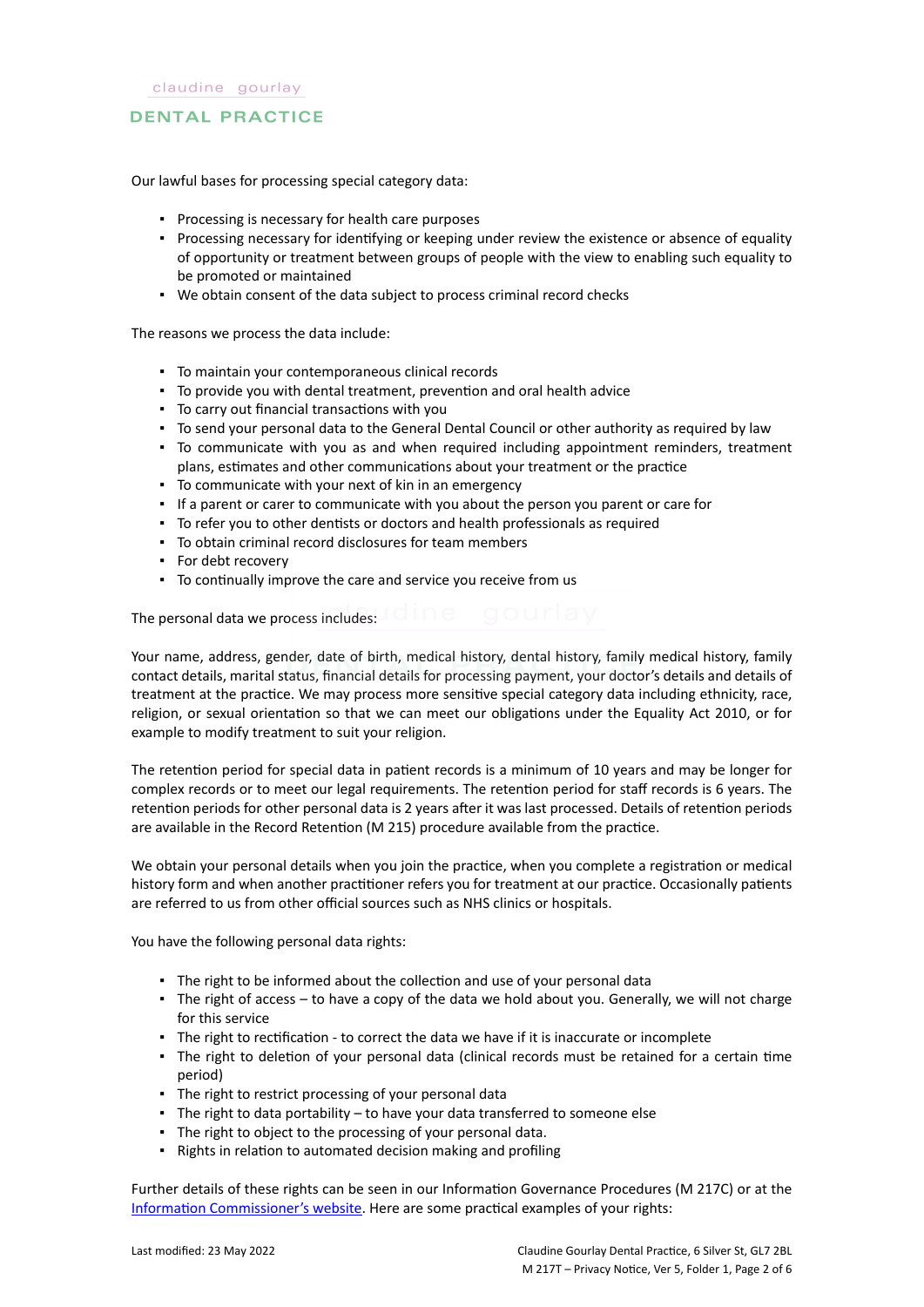# **DENTAL PRACTICE**

▪ If you **are** a patient of the practice you have the right to withdraw consent for important notifications, newsletters, surveys or marketing. You can inform us to correct errors in your personal details or withdraw consent from communication methods such as telephone, email or text. You have the right to obtain a free copy of your patient records within one month.

We have carried out a Privacy Impact Assessment Sensitive Information Map, PIA and Risk Assessment (M 217Q) and you can request a copy from the details below. The details of how we ensure security of personal data is in our Security Risk Assessment (M 217M) and Information Governance Procedures (M 217C).

### **Comments, suggestions and complaints**

Please contact the IG Lead at the practice for a comment, suggestion or a complaint about your data processing at manager@cgdentist.co.uk, or 01285 657777or by writing to or visiting the practice at Campden House, 6 Silver Street. GL7 2BL. We take complaints very seriously.

If you are unhappy with our response or if you need any advice you should contact the Information Commissioner's Office (ICO). Their telephone number is 0303 123 1113, you can also [chat online with an](https://ico.org.uk/global/contact-us/live-chat/) [advisor.](https://ico.org.uk/global/contact-us/live-chat/) The ICO can investigate your claim and take action against anyone who's misused personal data. You can also visit their website for information on [how to make a data protection complaint](http://www.ico.org.uk/complaints).

#### **Related practice procedures**

You can also use these contact details to request copies of the following practice policies or procedures:

- Data Protection and Information Security Policy (M 233-DPT),
- Sensitive Information Map, PIA and Risk Assessment (M 217Q), Information Governance Procedures (M 217C), Record Retention (M 215)

If you have an enquiry or a request please contact the Information Governance Lead Claudine Gourlay

Claudine Gourlay Dental Practice Campden House, Silver Street. Cirencester. GL7 2BL email:manager@cgdentist.co.uk Phone; 01285 657777

Thank you.

# **Data Opt-Out Policy (England)**

#### **How the NHS and care services use your information**

Claudine Gourlay Dental Practice is one of many organisations working in the health and care system to improve care for patients and the public. Whenever you use a health or care service, such as attending Accident & Emergency or using Community Care services, important information about you is collected in a patient record for that service. Collecting this information helps to ensure you get the best possible care and treatment. The information collected about you when you use these services can also be used and provided to other organisations for purposes beyond your individual care, for instance to help with:

- Improving the quality and standards of care provided
- Research into the development of new treatments
- Preventing illness and diseases
- Monitoring safety
- Planning services

This may only take place when there is a clear legal basis to use this information. All these uses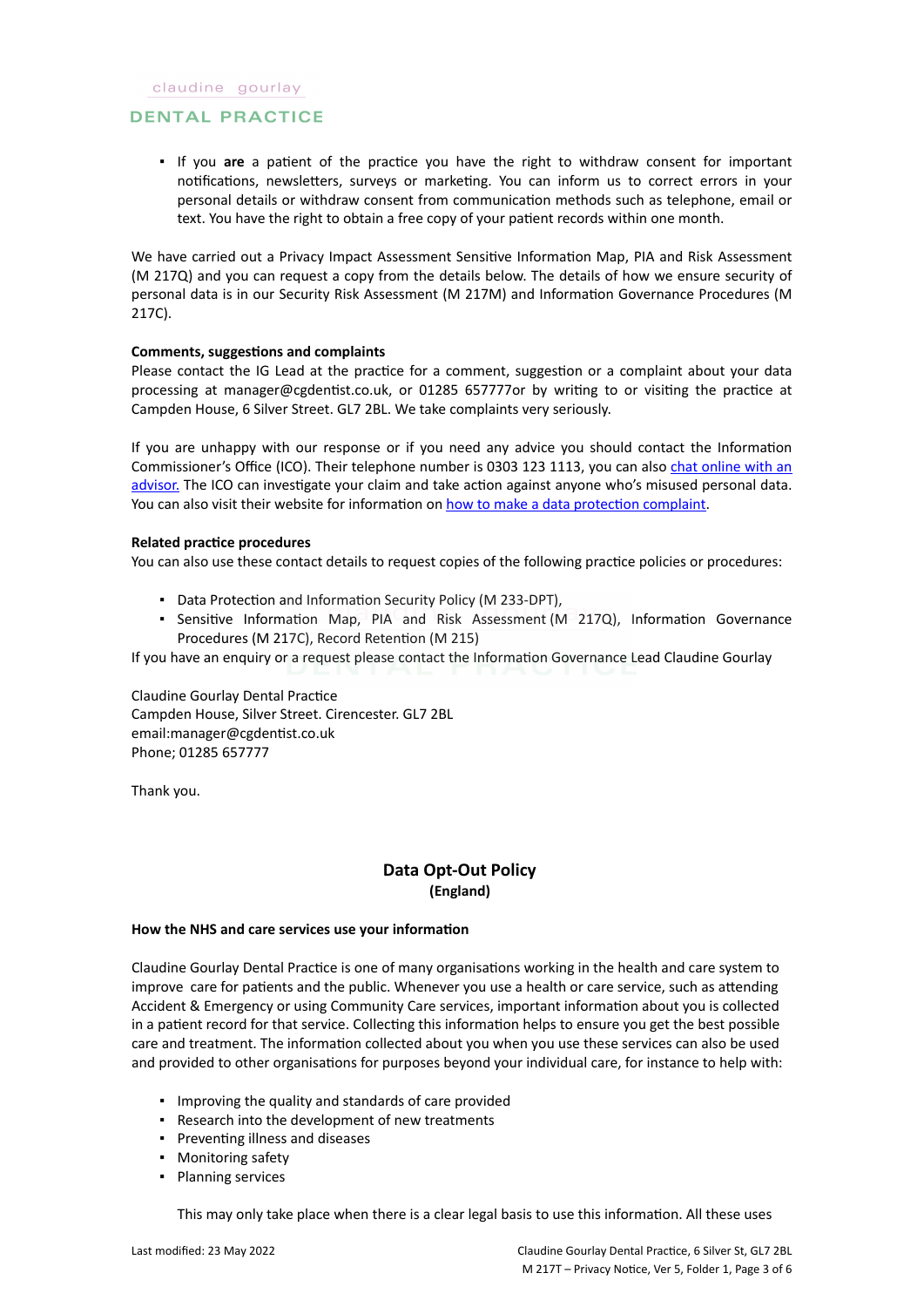#### **DENTAL PRACTICE**

help to provide better health and care for you, your family and future generations. Confidential patient information about your health and care is **only used** like this where allowed by law.

Most of the time, anonymised data is used for research and planning so that you cannot be identified in which case your confidential patient information isn't needed.

You have a choice about whether you want your confidential patient information to be used in this way. If you are happy with this use of information you do not need to do anything. If you do choose to opt out your confidential patient information will still be used to support your individual care. To find out more or to register your choice to opt out, please visit [www.nhs.uk/](http://www.nhs.uk/your-nhs-data-matters) [your-nhs-data-matters](http://www.nhs.uk/your-nhs-data-matters). On this web page you will:

- See what is meant by confidential patient information
- Find examples of when confidential patient information is used for individual care and examples of when it is used for purposes beyond individual care
- Find out more about the benefits of sharing data
- Understand more about who uses the data
- Find out how your data is protected
- Be able to access the system to view, set or change your opt-out setting
- Find the contact telephone number if you want to know any more or to set/change your opt-out by phone
- See the situations where the opt-out will not apply

You can also find out more about how patient information is used at: [https://www.hra.nhs.uk/information-about-patients/](https://www.hra.nhs.uk/information-about-patients/%20) (which covers health and care research); and <https://understandingpatientdata.org.uk/what-you-need-know> (which covers how and why patient information is used, the safeguards and how decisions are made)

You can change your mind about your choice at any time.

Data being used or shared for purposes beyond individual care does not include your data being shared with insurance companies or used for marketing purposes and data would only be used in this way with your specific agreement.

NHS Health and care organisations must have systems and processes in place so they can be compliant with the national data opt-out and apply your choice to any confidential patient information they use or share for purposes beyond your individual care.

Our practice only uses your personal health data to provide individualised care to you and does not disclose your data for any other purposes. The national data opt-out does not apply to our usage of your data and we are compliant with the policy.

# **Processing of Staff and Candidates' Information**

This section explains how Claudine Gourlay Dental Practice processes the information of staff and applicants for job roles within the practice.

#### **What data do we have?**

So that we can provide a safe and professional service, we need to keep certain records about our team members. We may record the following types of data:

▪ Your basic details and contact information e.g. your name, address, date of birth,–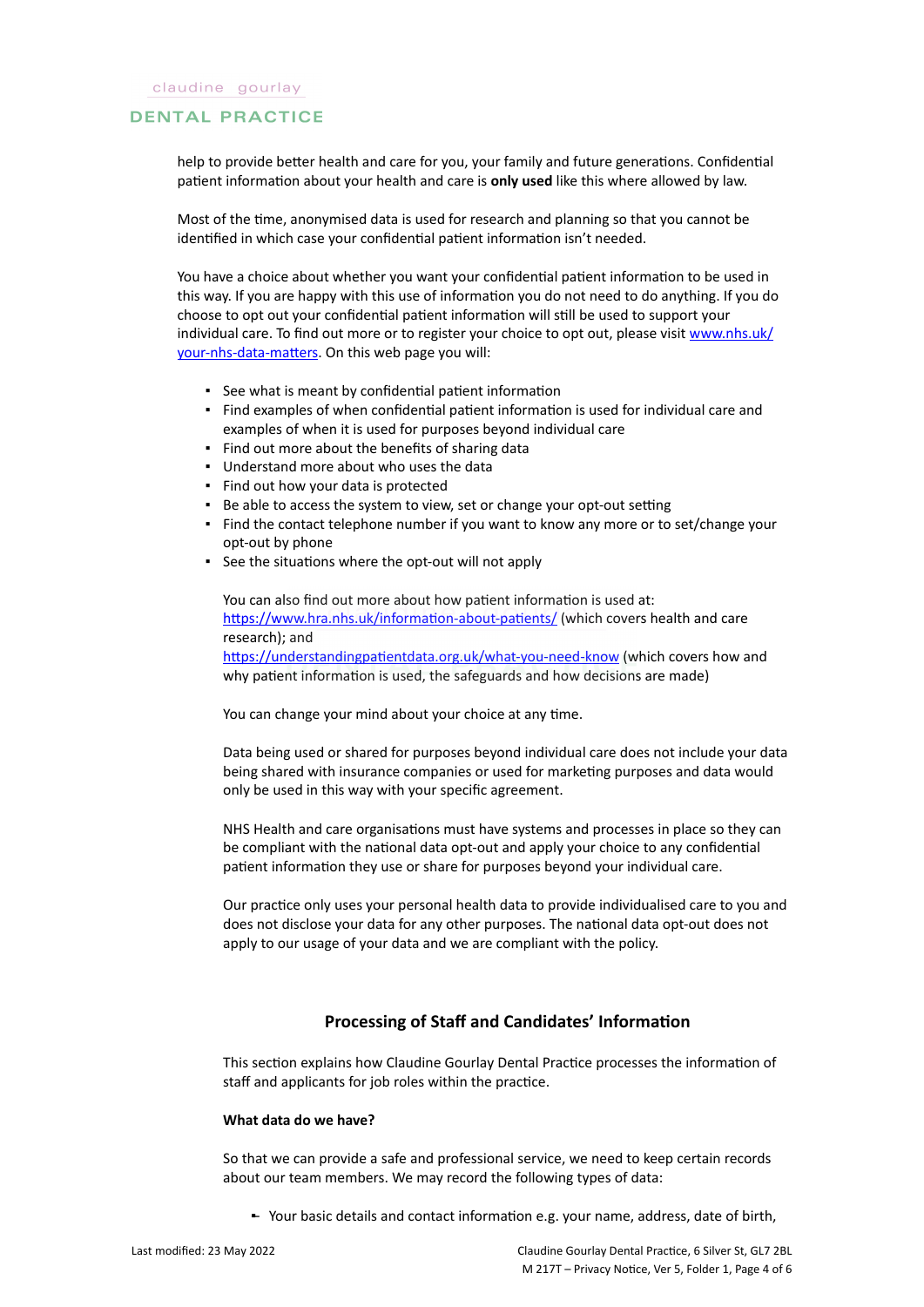### **DENTAL PRACTICE**

National Insurance number and next of kin

- Your financial details e.g. details so that we can pay you, insurance, pension and tax details
- Your training records –

We also record the following data which is classified as "special category":

- Health and social care data about you, which might include both your physical and mental health data – we will only collect this if it is necessary for us to know as your employer, e.g. fit notes or in order for you to claim statutory maternity/paternity pay
- We may also, with your permission, record data about your race, ethnic origin, sexual orientation, or religion

As part of your engagement with the practice, you may be required to undergo a Criminal Record Check. This information is not kept for longer than is necessary—usually not more than 6 months following the recruitment decision, unless a dispute is raised or, in exceptional circumstances.

### **Why do we have this data?**

We require this data so that we can contact you, pay you and make sure you receive the training and support you need to perform your job. By law, we need to have a lawful basis for processing your personal data.

We process your data because:

We process your data because:

- We have a legal obligation under UK employment law
- We have a legitimate interest in processing your data for example, for administration of training or learning course or emergency planning etc. These legitimate interests will be customary, or necessary for operational, administrative, HR and recruitment purposes and to otherwise manage employment relationship and interaction between employees
- We are required to provide data to our regulator, [CQC/NHS/RQIA/HIS/ HIW], as part of our public interest obligations
- We are required to do so in our performance of another public task
- We process your special category data because It is necessary for us to process requests for sick pay or maternity pay
- If we request your criminal records data it is because we have a legal obligation to do this due to the type of work you do. This is set out in the Data Protection Act 2018 and the Rehabilitation of Offenders Act 1974 (Exceptions) Order 1975
- We may also process your data with your consent. If we need to ask for your permission, we will offer you a clear choice and ask that you confirm to us that you consent. We will also explain clearly to you what we need the data for and how you can withdraw your consent

# **Where do we collect your data from?**

As your employer we need to receive specific data about you. This is collected from or shared with:

- You or your legal representative(s) –
- Third parties for example this could include references from your previous job

We do this face to face, via phone, via email, via our website, via post, via application forms, via apps *[delete or insert as appropriate all of the methods you use to communicate with your team members]*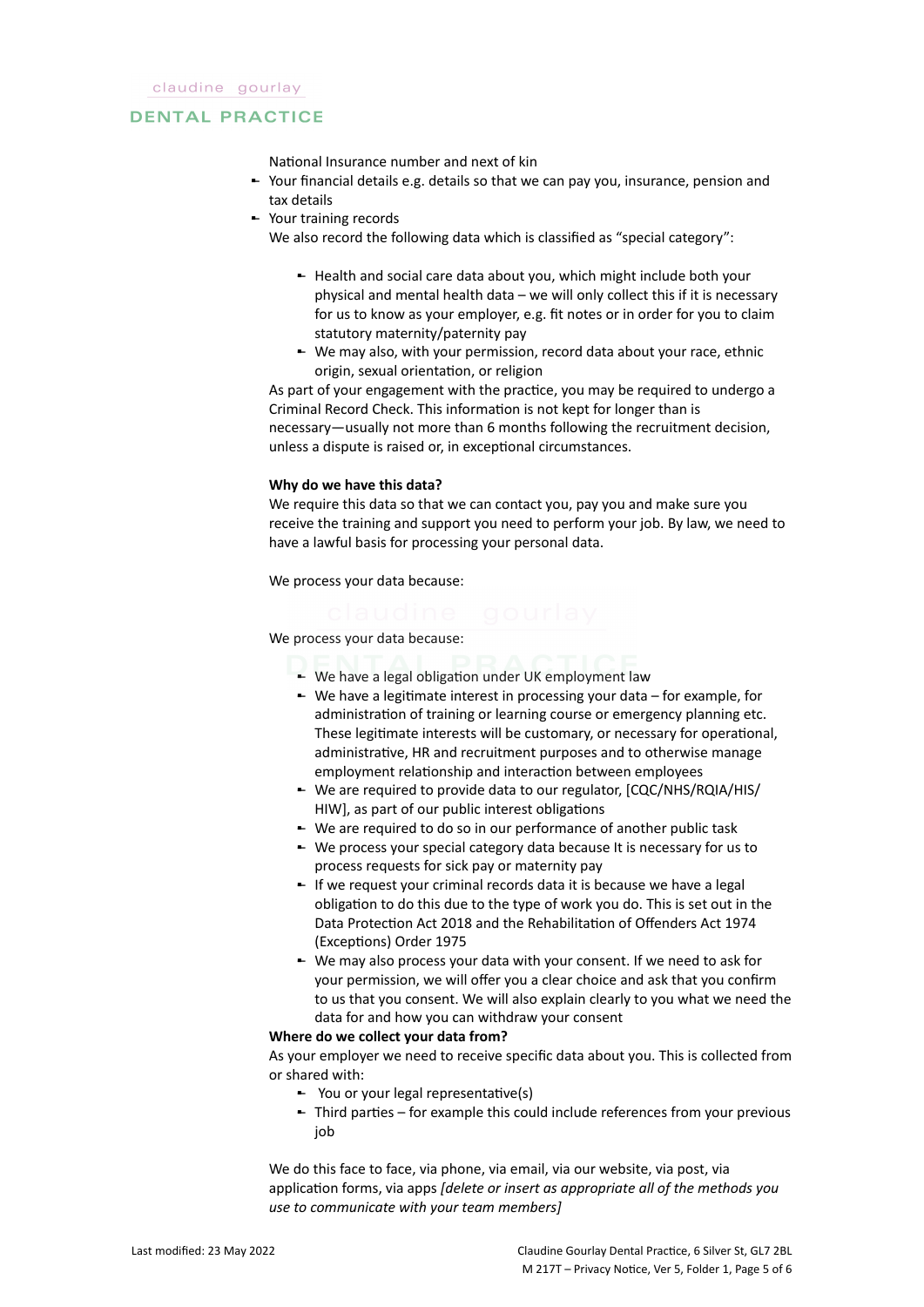### **DENTAL PRACTICE**

#### **How do we share your data?**

- Third parties are organisations we have a legal reason to share your data with. These include:
- HMRC –
- **-** Our pension and healthcare schemes
- External payroll provider –
- Organisations we have a legal obligation to share information with i.e. for safeguarding, the CQC
- The police or other law enforcement agencies if we have to by law or court order

### **How long do we hold your data?**

The retention period for staff records is 6 years, however, certain information relating to team members may lawfully be kept for longer. Team members should refer to Record Retention (M 215) for further details on how this practice keeps and deposes of staff data. Application forms and interview notes for unsuccessful candidates are kept for one year.

### **Your rights**

As an individual you have certain rights regarding our processing of your personal data, including a right to lodge a complaint with the Information Commissioner's Office (ICO) as the relevant supervisory authority. For more information on your personal data rights, you can access information and advice on the ICO's website.

You can request a copy of your personal file by contacting the [Information Governance Lead.